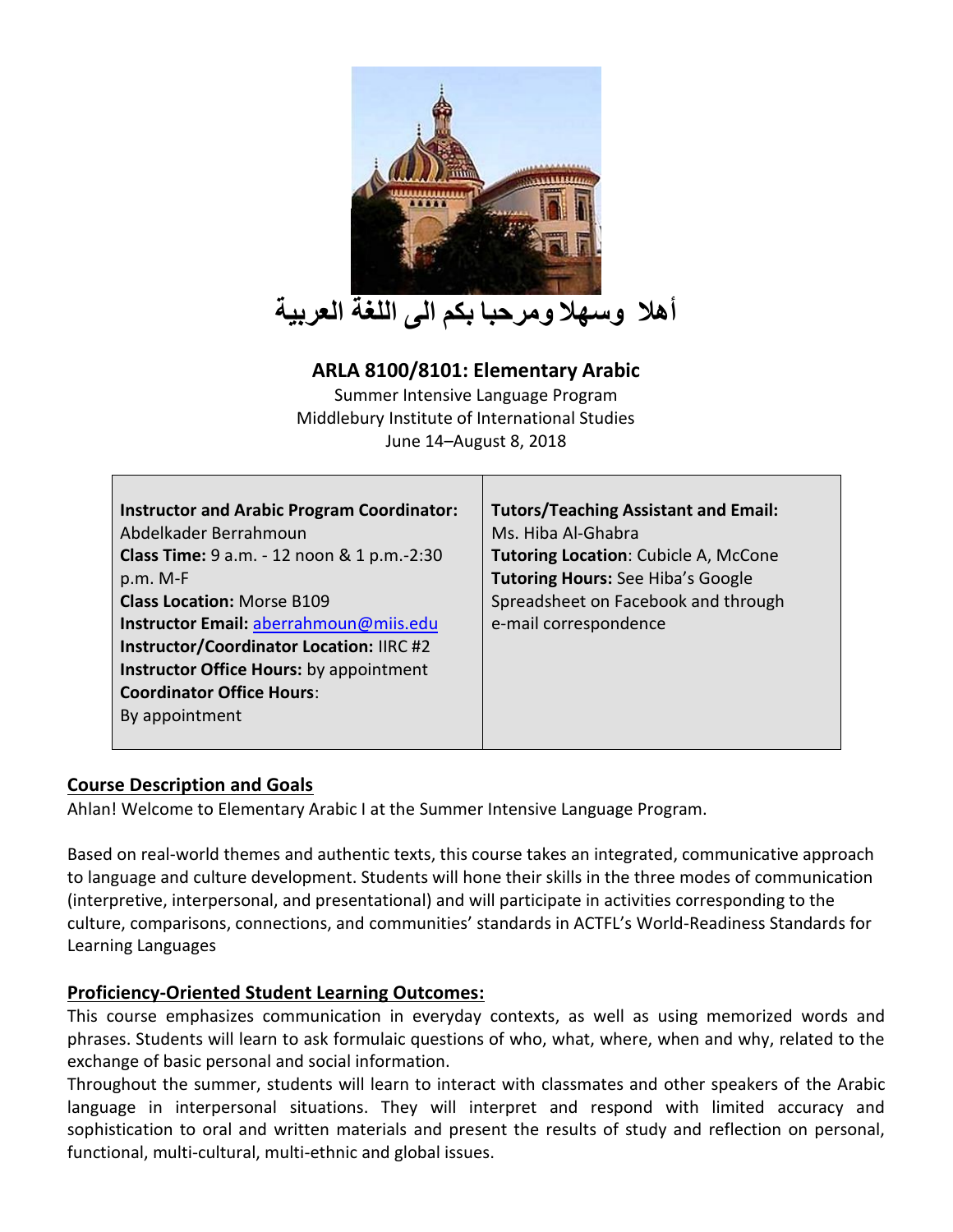The targeted proficiency outcomes for this course are:

• Interpersonal Communication

I can communicate and exchange information about familiar topics using phrases and simple sentences, sometimes supported by memorized language. I can usually handle short social interactions in everyday situations by asking and answering simple questions.

• Presentational Speaking

I can present basic information on familiar topics using language I have practiced using phrases and simple sentences.

• Presentational Writing

I can write short messages and notes on familiar topics related to everyday life.

• Interpretive Listening

I can often understand words, phrases, and simple sentences related to everyday life. I can recognize pieces of information and some- times understand the main topic of what is being said.

• Interpretive Reading

I can understand familiar words, phrases, and sentences within short and simple texts related to everyday life. I can sometimes understand the main idea of what I have read.

Intercultural Communication

• Investigate

In my own and other cultures, I can identify products and practices to help me understand perspectives.

• Interact

I can interact at a survival level in some familiar everyday contexts.

## **Curricular goals for the course**

The summer course is intended for Zero Beginner or Novice Low students with no previous knowledge, or very limited knowledge of the Arabic language. The course's integrated communicative approach targets overall language proficiency outcomes, with the goal of students reaching a Novice High proficiency level by the end of the summer session.

Topics covered in Elementary Arabic I include:

- introducing and learning the Arabic alphabet sounds and script
- 
- the definite article  $\blacksquare$
- 
- 
- 
- 
- non-human plural agreement fronted predicate
- possessive pronouns  $\blacksquare$  negation with verbs
- numbers and colors  $\blacksquare$
- negation
- gender **■** noun-adjective phrases
	-
- long and short vowels **■** conjugation of irregular verbs
- Arabic names  **roots and patterns**
- asking questions  **subjunctive verbs**
- subject pronouns prepositions with pronouns
	-
	-
	-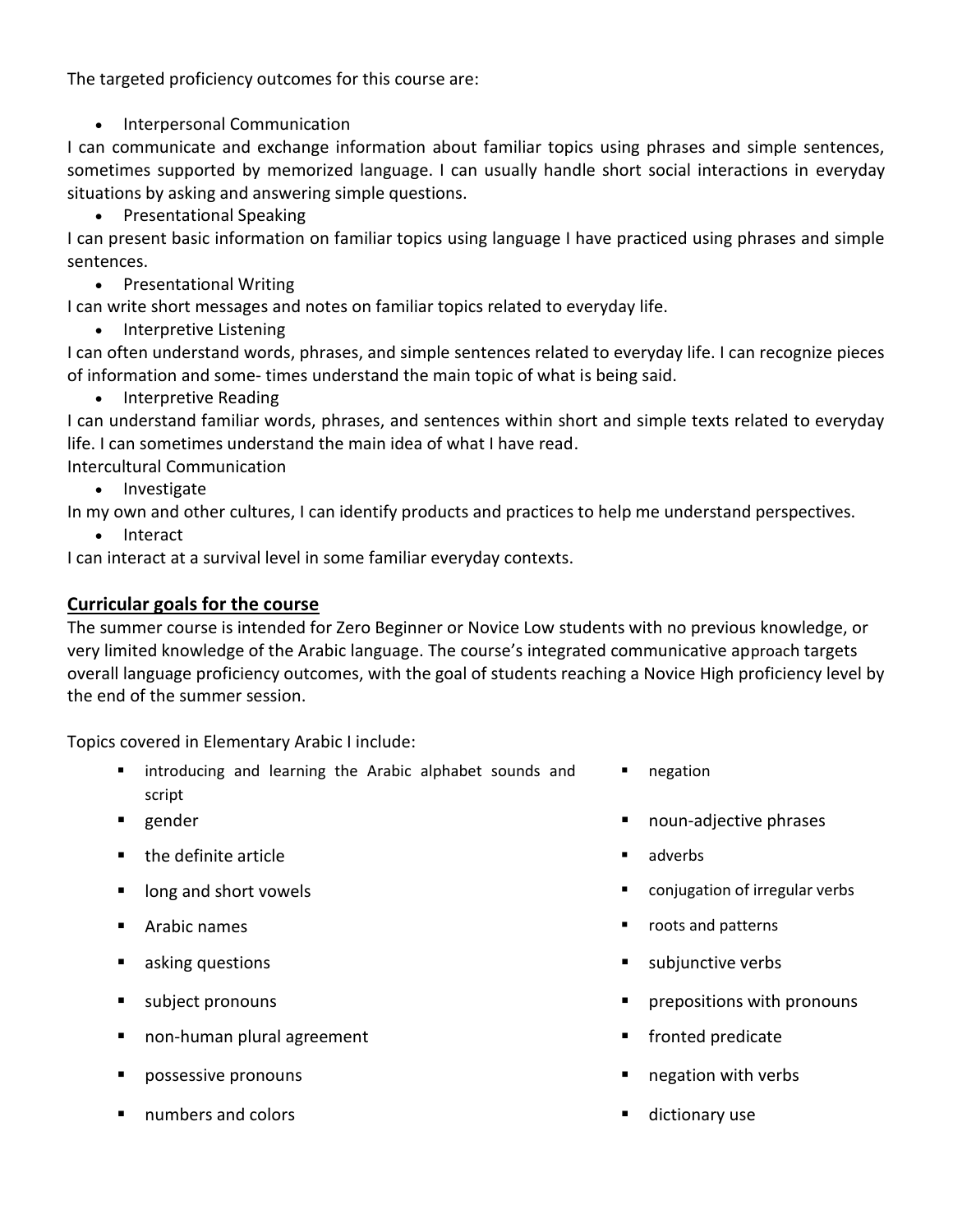- 
- 
- some action verbs expressing obligation
- the present tense ★ ordinal numbers ★ ordinal numbers

# **Course Texts and Materials**

The following books are required for this course. Please obtain them prior to the first class session.

- 1. Younes, Munther*;* WeatherSpoon, Makda and Foster, Maha. *Arabiyyat al-Naas Part I*. London: Routeldge, 2014.
- 2. Wehr, Hans. *Arabic-English Dictionary:The Hans Wehr Dictionary of Modern written Arabic*: 1993 (Fourth Edition).

\* R.e. the assigned textbook: While *Arabiyyat al-Naas* will serve as a general guide to our course structure, we will **NOT** be following it verbatim. We'll aim to cover 12 chapters; however, many adaptations will be made as follows:

- Parts of the book will be reinforced with outside materials, tasks, and activities.

- Portions of the book will be skipped completely and replaced with other materials and activities. You should expect frequent deletion of chapter contents throughout the course.

- Additional themes will be introduced to supplement those in the text.

- Alternate/supplemental vocabulary and listening exercises may be assigned as homework.

# **Course Requirements**

## **General Information:**

- Ongoing activities include drills, grammar practice, reading, listening, and writing. Weekly grammar and vocabulary quizzes based on in-class instruction and homework will measure your understanding of the course themes.
- Activities may include class discussion, conversation practice and oral presentation. You will be assessed using a variety of communicative activities in the interpretive, presentational, and interpersonal modes
- Projects (described below in "Projects and Assignments") will be assigned throughout the 8-week session. Elementary Arabic I projects are designed to help you improve your Arabic proficiency skills.

**Tutoring** is provided for all SILP Arabic students throughout the summer, to ensure that each of you receives support with the rigorous curriculum. Our Teaching Assistant, Ms. Hiba Al-Ghabra, will have regularly scheduled weekly hours to assist students at the Beginning and Intermediate levels. The TA will work closely with the Arabic professors and will be prepared to assist you in reviewing any class material at your level. Students will be asked to sign up for tutoring via an online scheduler.

## **Assessment**

You will be assigned a single grade at the end of the course. It will consist of the following components:

| Preparation and Participation    | 10% |
|----------------------------------|-----|
| Homework                         | 15% |
| Weekly quizzes                   | 15% |
| Midterm and end-of-session exams | 30% |
| Projects                         | 30% |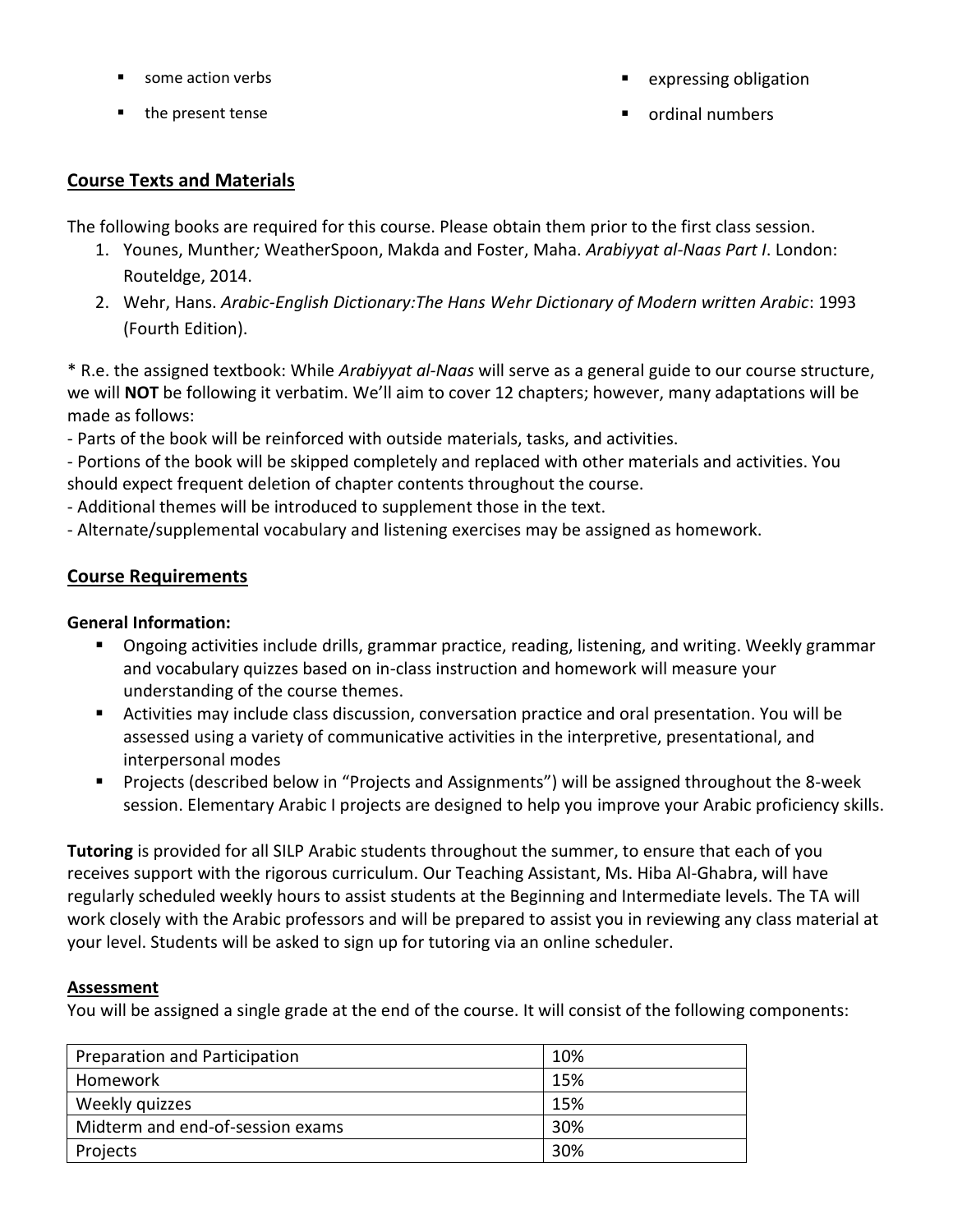#### **Important Dates:**

- Trivia Night 6/29
- $\blacksquare$  No class 7/4
- $\blacksquare$  Midterm exam 7/11 & 7/12
- No class 7/13
- Trivia Night 7/20
- Potluck 8/3
- Final exam  $8/7$  &  $8/8$
- Closing ceremony 8/8

# **Preparation and Participation Requirements (10 % of Grade)**

**Preparation** is key to your success in the SILP Arabic Program! It is expected that you will complete assignments on time and come prepared to participate fully in class activities. Prior to class, you should review content, complete listening exercises, read, and practice vocabulary from the previous session. It will also be important to preview grammar concepts, to increase your understanding of the material and maximize our instructional time. Adequate preparation will help you more quickly internalize the material and be able apply it with greater ease. Following are some guidelines for effective preparation.

## **Vocabulary strategies:**

- Oral repetition, stressing accurate pronunciation and fluent delivery
- Forming sentences that incorporate new and previous vocabulary
- Participation in a study group, where you can incorporate vocabulary into review and conversation
- Flash cards, concentration games and other memory devices
- Silent and oral reading for exposure to vocabulary in context

#### **Grammar strategies:**

- Actively reading textbook grammar explanations
- Applying the grammatical concepts in your own sentences, using structures similar to the book's examples.
- Memorizing material in charts and preparing assigned drills
- Reading for exposure to grammatical concepts in everyday contexts

**Participation:** Arabic is the language of instruction and interaction in class (including pre-class and break conversations with the instructor and fellow students). Although it may be challenging to observe this policy, the instructor will help by providing vocabulary and modeling conversation. Failing to speak consistently in Arabic will affect your participation and preparation grade. Active participation in an Arabic-only classroom will quickly build your fluency and increase your ability to express yourself. You are expected to: contribute actively to discussions on the assigned class materials and topics, respond to the instructor's questions, participate fully in all class activities (both individual and collaborative), and engage in discussion with classmates and guest speakers.

Participation in both tutoring and extracurricular Arabic clubs will count towards your Participation grade.

**Arabic Binder:** Please bring a binder to each class for organizing course materials. It is advisable to designate sections for class handouts, homework, assigned vocabulary, a Personal Dictionary, and other categories as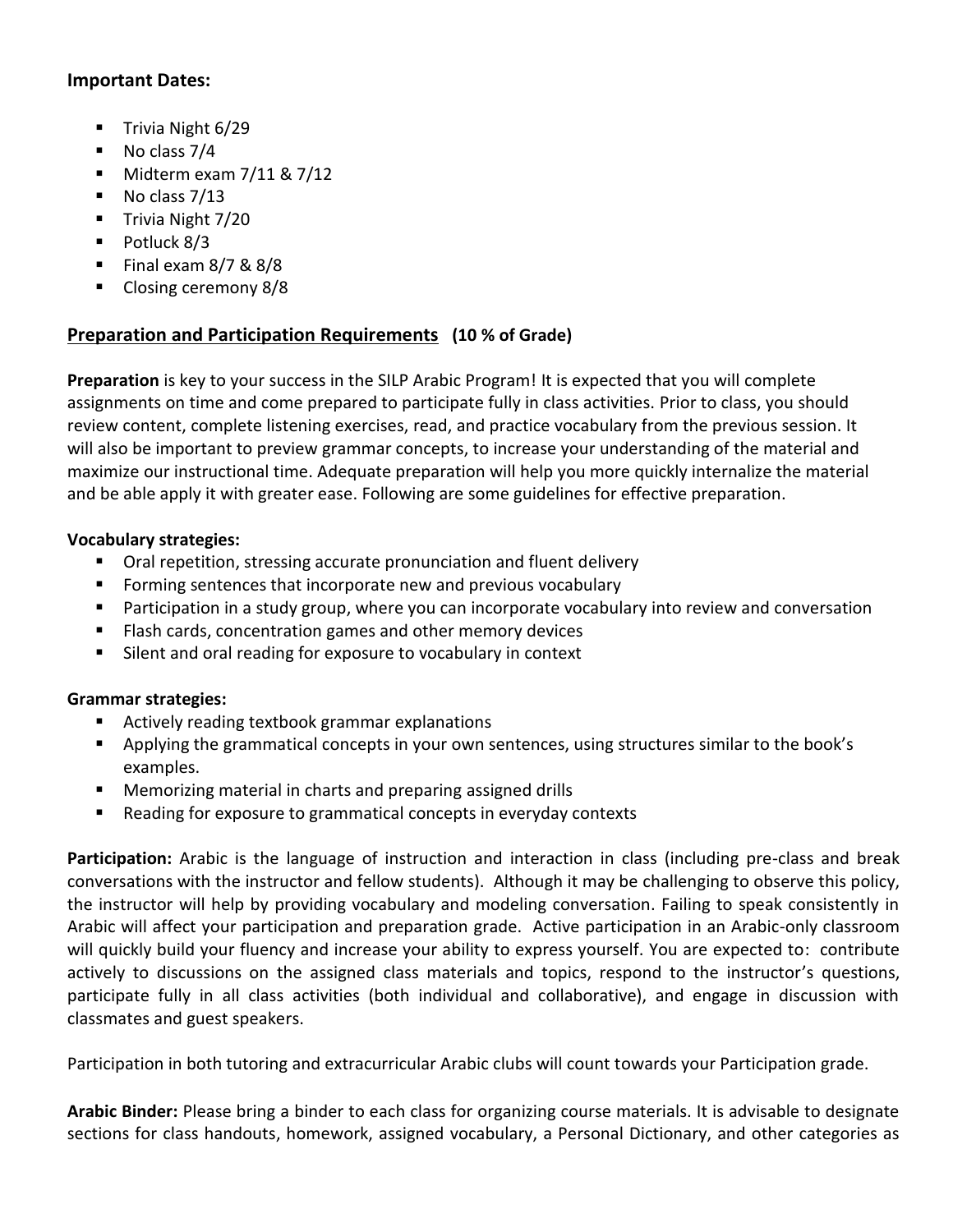needed. In the Personal Dictionary, you will maintain a list of words and phrases that have utility and personal significance, to be used in writing and speaking. Binders will be checked periodically by the instructor.

## **Homework (15 % of grade)**

There will be approximately 4 hours per night of homework and between 4 and 6 hours on the weekend. Homework assignments are meant to review and reinforce in-class activities, prepare you for participation the following day, and give you opportunities to independently increase your knowledge base in Arabic. Homework will always be credited but may not always be corrected in class.

Written assignments will be due **every class at the beginning of class,** unless otherwise noted. For each assignment please **include the due date as well as the lesson, exercise, and page number.** Please hand in homework written out on **a separate sheet of paper.** Pages photocopied out of the book will not be accepted.

Homework assignments will be graded on numerical points. You will be graded on the overall quality of your work, not on the number of correct or incorrect answers.

You are expected to submit assigned homework on the date designated in the class schedule. Late submission will lower your grade. Generally, there is NO make-up policy for any assignments. You may turn in late work, but five points will be deducted from that assignment grade for each calendar day beyond the due date. The only exceptions to this policy are legitimate reasons (i.e. illness, with a doctor's note; family emergency, etc.). You must notify the instructor in advance about your late submission.

**Homework Corrections:** If "revise" is written on your homework, please work with the TA or professor during tutoring/office hours. You will need to make corrections where your professor has indicated in order to receive credit. **You have 2 days from the original due date to make revisions**. **You will not receive any credit for your homework until you have made the requested revisions.**

#### **Quizzes (15 % of grade)**

Short quizzes will be administered on a weekly basis throughout the course. Quiz dates are listed in the weekly homework schedule. You will be advised in class as to the content of each quiz. The quizzes help track your progress in the course and indicate any need for remedial work. **There are no makeup quizzes or exams.** 

#### **Midterm and Final Exams (30 % of grade)**

At the middle and end of the session, you will take an Integrated Performance Assessment that integrates all four skills.

**Midterm and Final exams will be administered on July 11 and 12 and August 7 and 8**.

#### **Projects and Assignments (30 % of grade)**

Students in Elementary Arabic I will engage in a series of creative, interactive projects designed to integrate the core skills of speaking, listening, reading and writing. Projects will also provide opportunities for you to research and assimilate knowledge of the Arab world (for example, culture and daily life, geography, basic travel, currencies, food, holidays, etc.) As the summer session progresses and you gain language proficiency, project work will increase in length and complexity. All projects will include a component of oral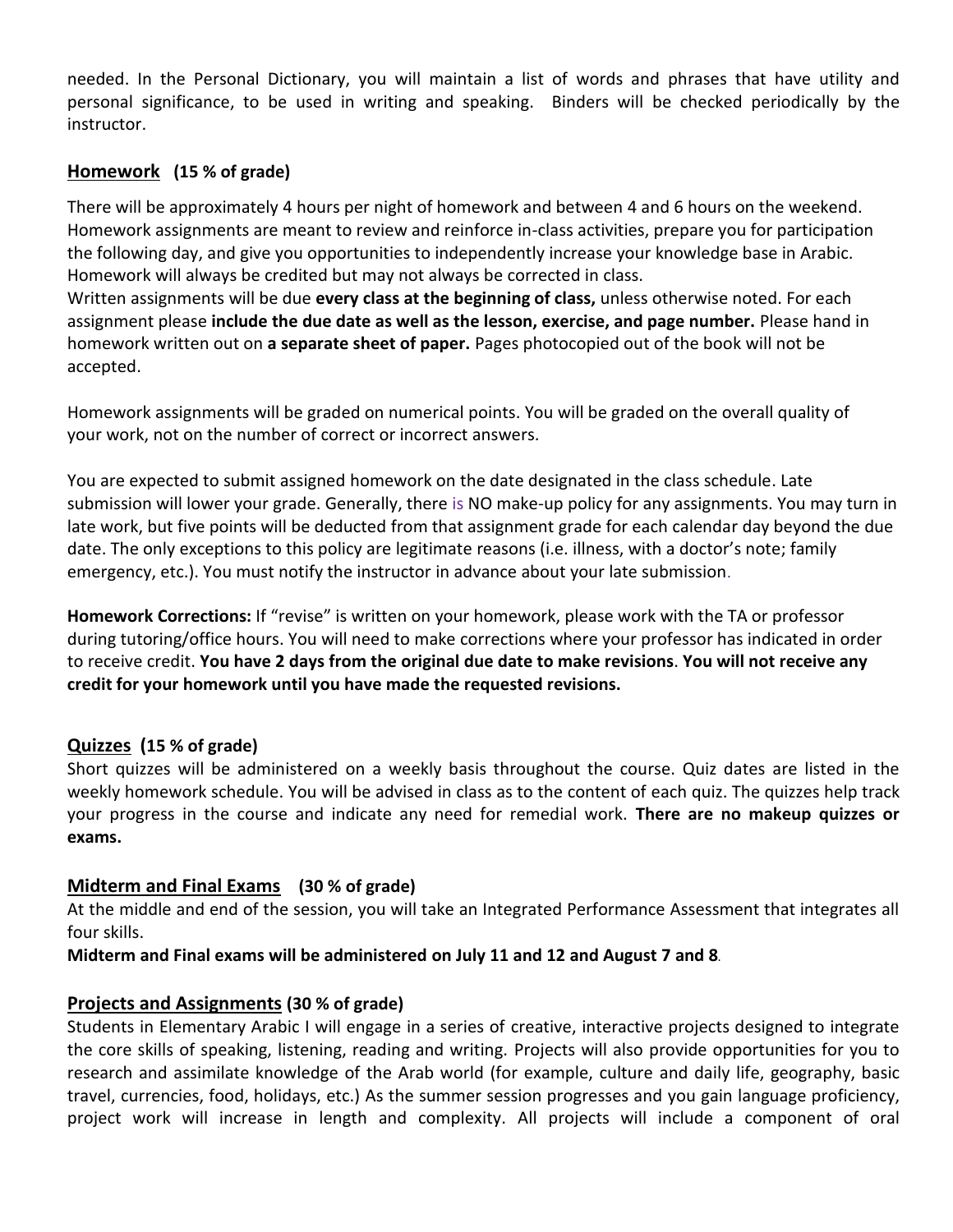presentation. The brief descriptions provided here in the syllabus will be augmented in class with more detailed project expectations. Grading rubrics and scheduling information will be provided.

### **Thematic Skits:**

Working with a partner in class, students will develop, script, and present a short skit (4-5 minutes in length) that illustrates some aspect of a current theme of study. This assignment will be ongoing throughout the summer session. Skits should:

- Incorporate class vocabulary words and grammatical concepts
- Introduce a challenge or problem that serves as a focal point for a realistic story (Example: losing baggage at the airport; eating spicy food at a restaurant). Creativity and humor are encouraged!
- Utilize props, simple costuming and/or projected backdrop images to enhance the presentation

## **Video Podcast:**

The Video Podcast project, scheduled towards the end of the summer, is an extension of our ongoing Thematic Skits activity. Student partners will choose **one** of their skits from among previous course themes. The chosen skit will be elaborated upon and developed into a 6 -8 minute video podcast for broadcasting on the MIIS Arabic Facebook page and presentation in class. Partners will be responsible for memorizing their skit dialogue, incorporating props, music, etc., and presenting a short oral introduction to the skit.

#### **Character Journals:**

Starting during the third week of instruction, you will draft, edit, and submit a weekly written assignment, based on the current instructional theme. This is an imaginary journal entry, written by an invented character of your choice who lives, travels or works in an Arab country. The journal is to be written in firstperson voice, and should incorporate cultural information based on your classroom learning and research.

**Digital Storytelling** is a computer-based presentation format that incorporates diverse visual and audio sources to present and enhance a story. Your digital storytelling project will combine text with images, recorded audio narration, video clips and music. In your project, you (alone or with a partner) will:

- **Effectively communicate a message or story on a topic that is important to you.**
- Use multi-media sources effectively to convey your story. As possible, incorporate sources and effects such as photo images, video clips, music, written words (subtitled), transitions, and sound effects. **All projects must have a recorded audio narration.**

#### **Arabic Radio Show:**

In this project, you will be a 'DJ' in Arabic. Working in small groups, you'll use your emerging writing and speaking skills to deliver an entertaining presentation that includes music and narration. You will:

- **E** Research, compile and introduce Arab musical selections representing diverse styles, regions, musical artists, time periods and instrumentation
- Incorporate short narration on topics such as interviews and special interests
- Combine music and oral presentation to produce a cohesive, entertaining show

## **Policies**

#### *Attendance Policy*

Any student whose attendance falls below 80% risks suspension from the program. Multiple late arrivals or partial-day attendance may result in a grade reduction. No refund will be granted in the case of a suspension due to poor attendance. It is at the discretion of the SILP administration to enforce suspension from the program due to failure to maintain the minimum attendance requirement.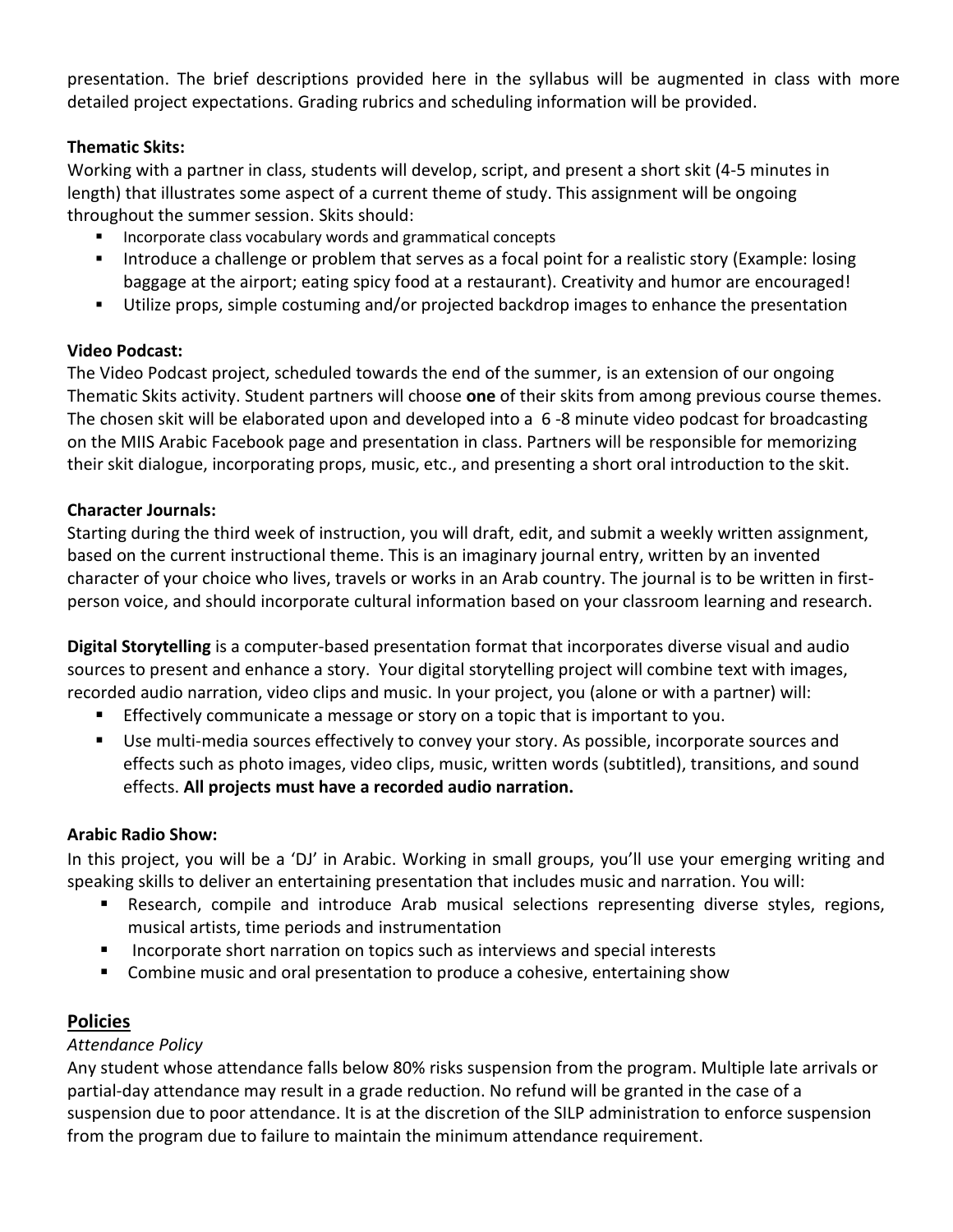### *Classroom Technology Policy*

In order to get the most out of this course, students should limit technology use during class time to activities related to language learning; that is, taking notes, looking up information on the web, capturing audio and video recordings, etc. Those who feel tempted to engage in social networking or other off-task behaviors during class time should turn their devices off or use productivity software such as Cold Turkey [\(http://getcoldturkey.com\)](http://getcoldturkey.com/). Course instructors reserve the right to ask students to turn off their computers or mobile devices at any time during class.

## *Grading Policy*

*Students should make special note of the following grading policies:*

- *SILP consists of one session, lasting eight weeks. Midterm and final exams (Integrated Performance Assessments) will be administered at the middle and at the end of the program, comprising 30% of your final grade.*
- *Students who wish to take SILP courses on a pass/no pass basis must complete a pass/no pass form and turn it in to the Records Office between the first day of the program and the second to last day of the program prior to taking the final exam, but not after.*
- *A pass/no pass grade may not be arranged with the instructor and cannot be arranged after the session completion. The petition form provided in your orientation packet must be used.*
- *The last day to officially drop a course is Friday, June 29th. Students who have not officially dropped the session by the drop deadline and who wish to receive a "W" grade must submit a withdrawal petition at the Records Office before the last day of the program or they will receive a grade.*
- *In all course work applying towards degrees at MIIS, students are required to maintain an overall 3.00 (B) grade point average.*

| Percentage | Letter Grade | <b>Grade Points</b> |
|------------|--------------|---------------------|
| 94-100%    | $A$ and $A+$ | 4.00                |
| 90-93%     | A-           | 3.67                |
| 87-89%     | B+           | 3.33                |
| 84-86%     | B            | 3.00                |
| 80-83%     | <b>B</b> -   | 2.67                |
| 77-79%     | $C+$         | 2.33                |
| 74-76%     | C            | 2.00                |
| 70-73%     | $C -$        | 1.67                |
| 67-69%     | D+           | 1.33                |
| 64-66%     | D            | 1.00                |
| 60-63%     | $D-$         | 0.67                |
| Below 60%  | F            | 0                   |

# **Grade Scale**

P (Pass): Credit given for course, but no grade points (GPA not affected)\*\*

NP (No Pass): No credit given for course, no grade points (GPA not affected)\*\*

W (Withdrawal with Permission): No grade points or credit

\*\*Please note that for the Pass/No Pass option, 70% and above is considered Pass, while 69% and below is considered No Pass.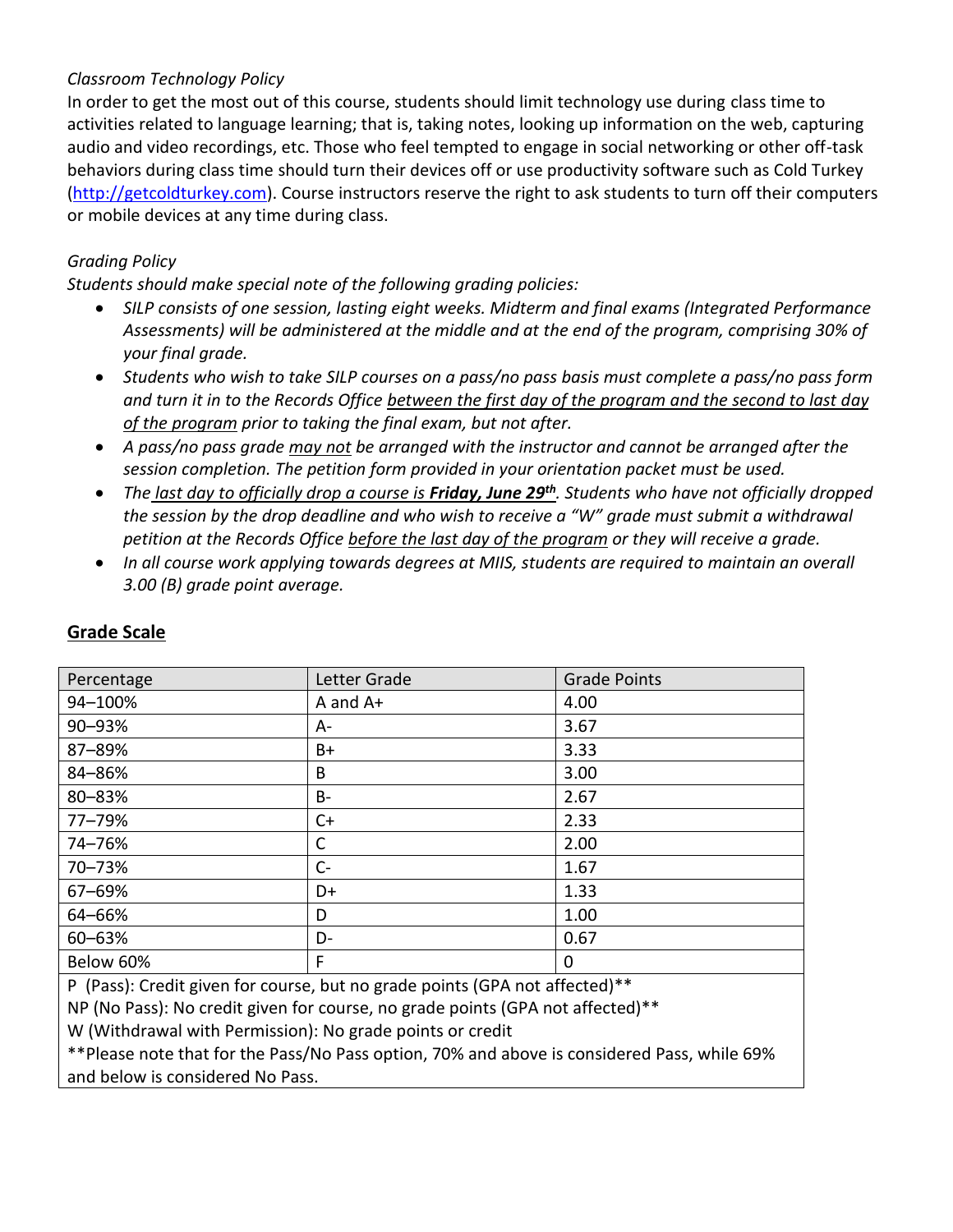## **Accommodations**

Students with documented disabilities who believe that they may need accommodations in class are encouraged to contact Assistant Dean of Student Services, Ashley Arrocha, as early in the summer as possible to ensure that such accommodations are implemented in a timely manner. Assistance is available to eligible students through the Office of Student Services. Please contact [aarrocha@miis.edu](mailto:aarrocha@miis.edu) or 831-647-4654 for more information. All discussions will remain confidential.

### **Final Comments**

Learning Arabic this summer will expand your perspectives on how language and culture intersect. Use your growing knowledge of the Arabic language as an entry point for exploring the culture, traditions, geography, politics, history and other facets of the Arab world.

Try to identify your personal learning style (i.e. visual, auditory, etc.) and apply that to discover strategies that work best for your Arabic studies.

Enjoy the richness of the Arabic language in as many contexts as possible. Seek out authentic sources (native speakers, films, cultural events, etc.) for maximum exposure to spoken and written Arabic. With time, dedicated study and exposure, your language skills will greatly increase.

| <b>Week</b>     | <b>Unit</b>      | <b>Themes Covered</b>                                                         | <b>Areas Explored</b>                                                                                                                                                                                                                                                                                                                                                                                                        | <b>Important Dates</b>                                                           |
|-----------------|------------------|-------------------------------------------------------------------------------|------------------------------------------------------------------------------------------------------------------------------------------------------------------------------------------------------------------------------------------------------------------------------------------------------------------------------------------------------------------------------------------------------------------------------|----------------------------------------------------------------------------------|
| Week<br>$1 - 4$ | AaN I<br>$3 - 9$ | All About Me<br>(Introductions, family<br>trees and simple<br>Arab geography) | Greetings<br>■ Script Review<br>Gender<br>Arabic Names<br>Asking Questions<br>The Subject Pronouns<br>■ Non-Human Plural Agreement<br><b>Possessive Pronouns</b><br>Related Vocabulary<br>■ The Numbers<br>■ The Colors<br>■ Some Action Verbs<br>■ The present tense<br>■ Negation<br>■ Noun-Adjective Phrases<br>■ Adverbs<br>" Conjugation of irregular verbs<br>■ Subjunctive verbs<br><b>Prepositions with pronouns</b> | Classes<br>begin $6/16$<br>No class 7/4<br>п<br>Midterm<br>exam $7/12$<br>& 7/13 |

## **Course Calendar**